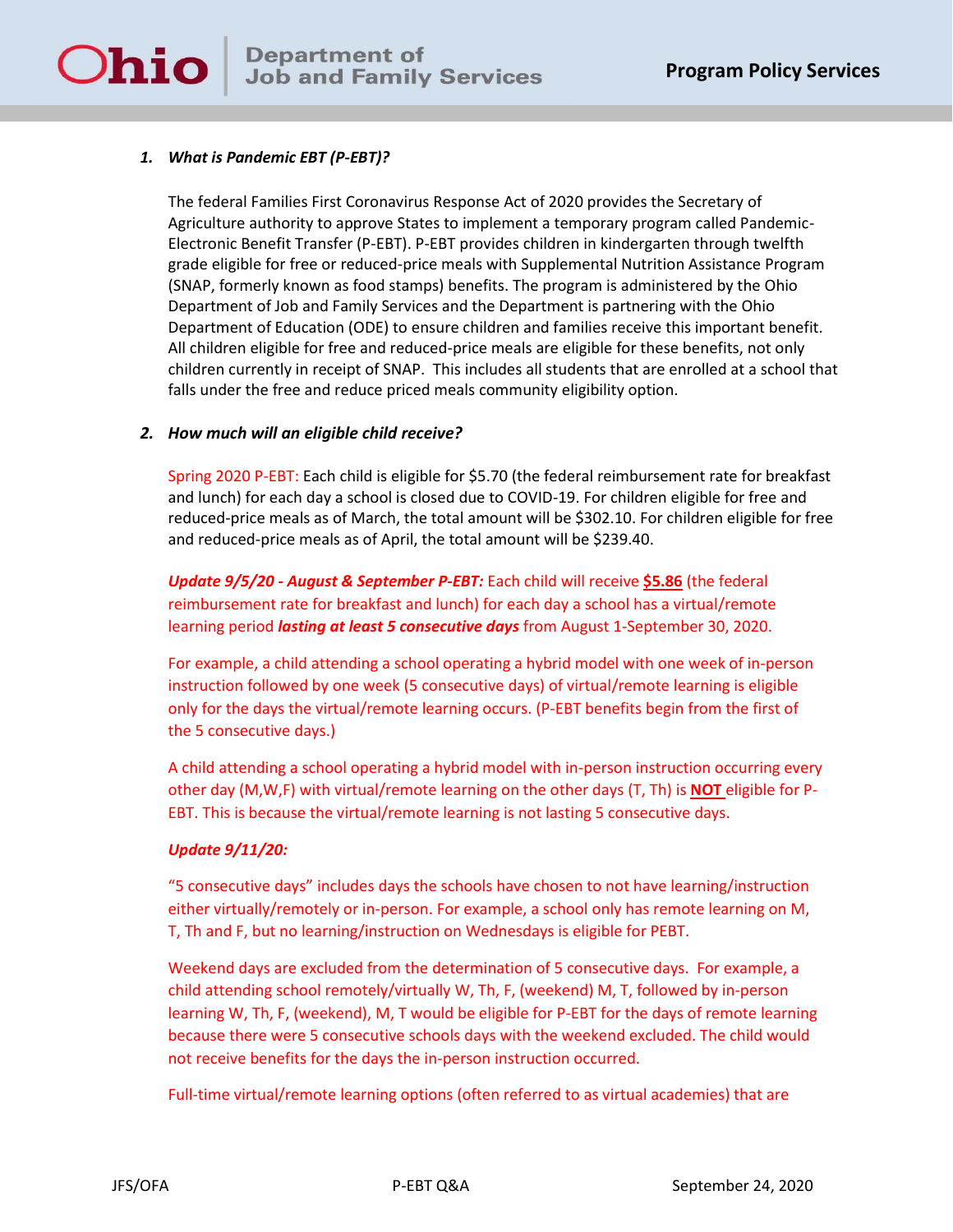offered as part of a school's hybrid model for students to choose instead of in-person instruction (or combination of in-person and remote/virtual learning) meet the requirements for P-EBT. However, online charter schools do not meet the requirements for P-EBT.

#### 3. *How are P-EBT benefits issued?*

ODJFS obtained a list of all of Ohio children eligible for free and reduced-price meals, and will issue the benefits through the EBT vendor. County agencies will not be processing any applications for this program. The benefits will be provided on an electronic benefit transfer (EBT) card that is mailed to the families which they can then use to buy food at local grocery stores. If an eligible child is currently NOT in receipt of SNAP, the P-EBT benefits will be issued on a special P-EBT card in the child's name and mailed to the family. If an eligible child is *currently in receipt of SNAP*, the P-EBT benefits will be issued directly to the existing account and will be available on their SNAP EBT card. If the child cannot be matched to an existing account, a P-EBT card will be mailed to the family. If the child has previously been on SNAP, but is not currently, he or she will receive a P-EBT card. Each child will receive a P-EBT card; benefits of siblings will not be grouped onto one card.

*Update 9/5/20 - August & September P-EBT:* A child that cannot be matched to a current SNAP account will receive a P-EBT card. Benefits of siblings will not be grouped onto one card. You will receive a new card even if you received a P-EBT card for Spring benefits and you still have it. The old card will still be active and can be used if there is a balance.

# 3. *When will PEBT benefits be available on the SNAP EBT or special P-EBT card?*

Spring 2020 P-EBT: The PEBT benefits will be available in SNAP accounts (for children currently on SNAP) by the end of May 2020. P-EBT cards will also be mailed to non-SNAP families at this time.

Update 5/28/20: Not all children currently in receipt of SNAP were able to be matched with their current SNAP account, therefore, they will receive a P-EBT card. All P-EBT cards should be received by mid-June. If a family has not received the P-EBT card by mid-June, they should contact the ODJFS customer service line at 1-866-244-0071.

*Update 9/5/20 - August & September P-EBT:* If a child can be matched to an existing SNAP account, the benefit will be available in that account in late September. All other children will receive a new P-EBT card by mid-October.

#### *4. How do I know if a child is eligible for P-EBT benefits?*

Spring 2020 P-EBT: If a child was eligible for free and reduced-price meals as of 4/29/20 as determined by the school, they are eligible for P-EBT benefits.

*Update 9/5/20 - August & September P-EBT:* If a child is eligible for free and reduced-price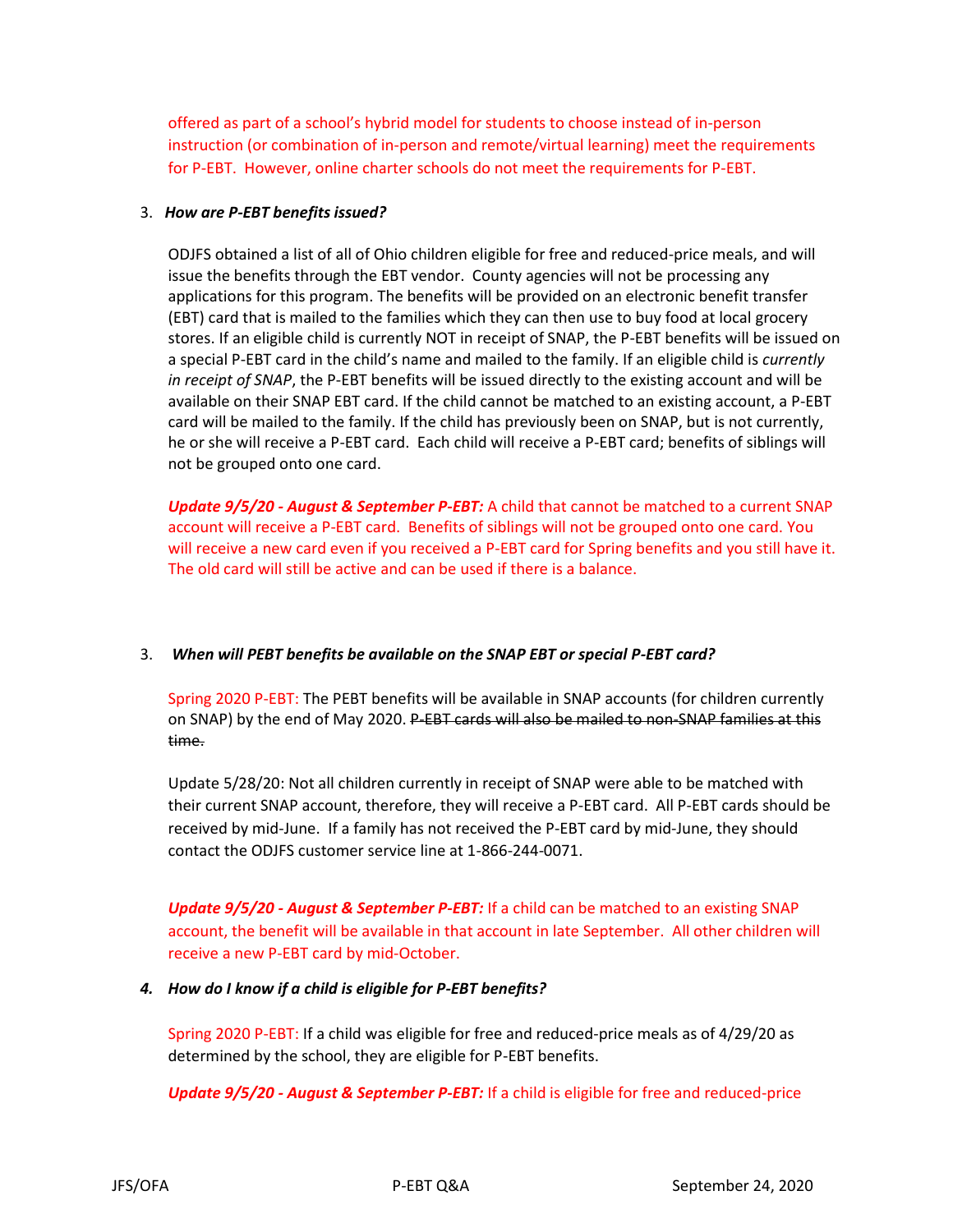meals, as determined by the school, and has a virtual/remote learning period *lasting at least 5 consecutive days*.

For example, a child attending a school operating a hybrid model with one week of in-person instruction followed by one week (5 consecutive days) of virtual/remote learning is eligible only for the days the virtual/remote learning occurs. (P-EBT benefits begin from the first of the 5 consecutive days.)

A child attending a school operating a hybrid model with in-person instruction occurring every other day (M,W,F) with virtual/remote learning on the other days (T,Th) is NOT eligible for P-EBT. This is because the virtual/remote learning is not lasting 5 consecutive days.

## *5. How will families with eligible children be notified they are eligible for P-EBT?*

Spring 2020 P-EBT: A flyer will be emailed to the families from the child's school. The flyer will explain the program, why the child is eligible, how benefits can be used, pin set up, opt out language, and notification that the card and benefits are non-transferable. Ohio will also communicate about the program through social media, our eligibility system, websites, as well as a press release. Additionally, the EBT vendor will include a single Interactive Voice Response (IVR) message on the cardholder IVR which will provide general information about P-EBT, including but not limited to information such as anticipated benefit delivery schedule and amount.

Update 5/22/20: Instructions on how to activate the card will be included with the card when mailed to the family.

*Update 9/5/20 – August & September P-EBT:* A flyer will be emailed from the family's school. Families will also receive a robo call from the state once the issuance is done.

# *6. Can a family apply for P-EBT benefits?*

No. P-EBT does not have an application. Any child eligible for free and reduced-price meals as of 4/29/20 should receive the P-EBT benefits.

*Update 9/5/20 - August & September P-EBT:* No. P-EBT does not have an application. Any child eligible for free and reduced-price meals should receive the P-EBT benefits for virtual/remote learning periods *lasting at least 5 consecutive days* between August 1- September 30, 2020 if the school district provided the child's information

#### *7. Are there hearing rights for P-EBT?*

No

**8. How often will this benefit be issued?**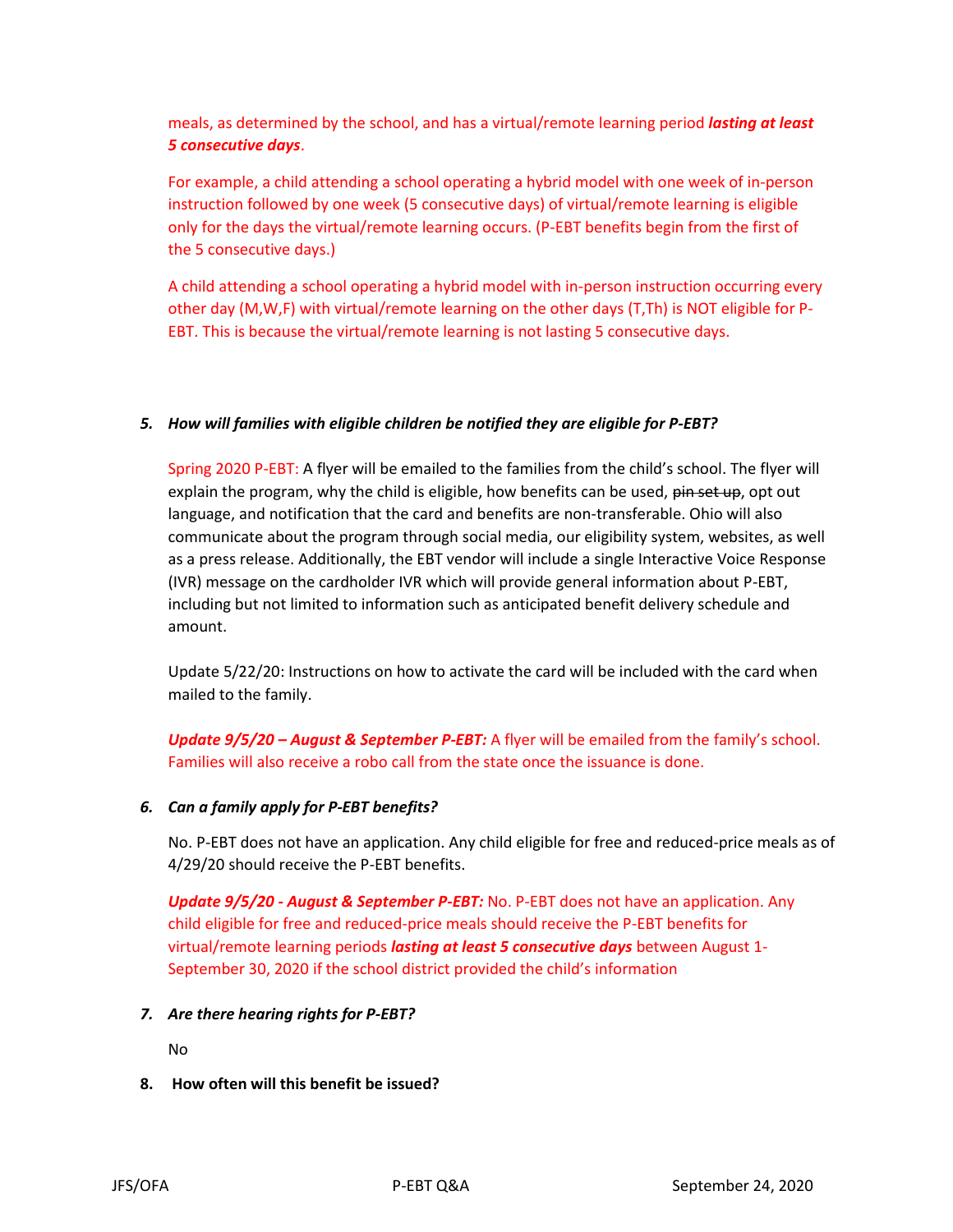Spring 2020 P-EBT: The Federal Guidance at this time is that this will be a one-time issuance for the number of days the child will be out of school.

Update 6/30/20: This is a one-time only payment for each child. Families will receive only one payment per child either on their current active SNAP card or the P-EBT card.

*Update 9/17/20 - August & September P-EBT:* This is a one-time only payment for each child. Families will receive this one payment per child either on their current active SNAP card or a new P-EBT card.

*All benefits must be issued by September 30, 2020.* No benefits are available after this date.

# **9. It is October 1, 2020 and my school forgot to submit my information for the Fall (August & September) PEBT payment, how do I receive my benefit?**

If your information was not provided by the school to be included in the August -September benefit issuance at this time there is no way for this omission to be corrected. After September 30, 2020 there is no authority to issue benefits for this program. The Federal Funding had a hard expiration of September 30, 2020. If a person was missed or a school failed to submit their list, they will not receive the benefit.

## **10. My school doesn't close until June but the benefit calculates to the end of May. Shouldn't I receive money for the days in June my child is out?**

No, the state of Ohio determined the average close date for all schools in Ohio and used that date for all children.

#### *11. How long will a family have access to the P-EBT benefits on the card?*

The P-EBT benefits will be available for 12 months. If after 12 months, the P-EBT benefits have not been spent, they will be removed (expunged) from the account. Current SNAP households will still have access to their remaining SNAP benefits.

#### *12. Who should a family contact if they have questions regarding P-EBT?*

For general program questions or questions about benefits or the P-EBT card, please have the family contact the ODJFS customer service line at 1-866-244-0071.

If the family has questions about whether or not a child was eligible for free and reduced-price meals on or before April 29, 2020, they should contact their local school district.

General questions and answers about P-EBT can be found a[t https://jfs.ohio.gov/ofam/p](https://jfs.ohio.gov/ofam/p-ebt.stm)[ebt.stm](https://jfs.ohio.gov/ofam/p-ebt.stm)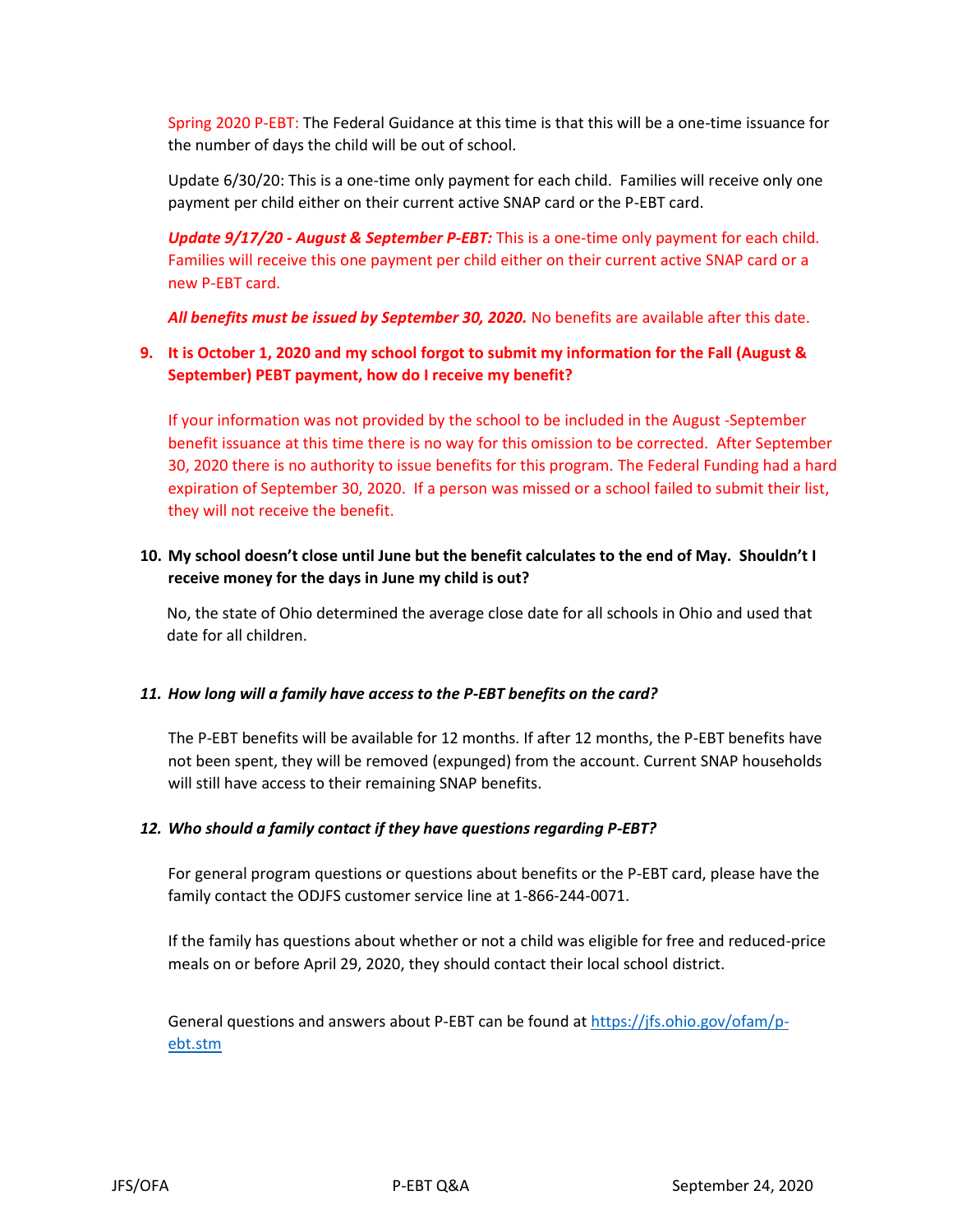#### *13. How is the P-EBT card activated?*

The family should call the phone number on the back of the card. The family will need the EBT card number on the front of the card, zip code, and date of birth of the child named on the card. The family will need to enter the need to **enter the four digits of the year of the child's birth (e.g. 1980)** for the last 4 digits of the child's Social Security Number, when prompted. You will need to set a new four-digit PIN number to use the card.

#### Update 6/30/20:

The family needs to take the following steps:

- 1. Call the phone number on the back of the P-EBT card.
- 2. Identify the EBT card number on the front of the card to enter,
- 3. Use the date of birth of the child named on the card,
- 4. When asked to enter the last four digits of the social security number, enter the year of the child's birth (e.g. 1980) and
- 5. Set a new four-digit PIN number which will be used each time the card is used.

## 14. **Is Pandemic EBT a replacement for "grab-and-go" and/or summer meals offered by schools?**

No, schools can continue operating these programs and children may participate in both.

*Update 9/5/20 - August & September P-EBT:* Schools can continue to offer the free-and reduced-price meals and/or summer meals in a "grab and go" or delivery method and children can still be eligible for P-EBT.

# *15. Are children who are home-schooled or attend a school that does not participate in the National School Lunch Program eligible for P-EBT?*

No, only children who would be receiving free/reduced-price meals if schools were open are eligible.

#### *16. Is P-EBT available to immigrant children?*

Yes. Like the National School Lunch Program, P-EBT is available to all school children regardless of immigration status. P-EBT is a replacement for free/reduced-price school meals which is not considered in a "public charge" determination.

# *17. What address will the P-EBT card be sent to if a child's parents are divorced or are not residing in the same household?*

P-EBT cards will go to the address identified by the school. This also applies to children currently in receipt of SNAP but could not be matched to the active case. If your address is wrong please go to<https://jfs.ohio.gov/ofam/p-ebt.stm> and fill out the form.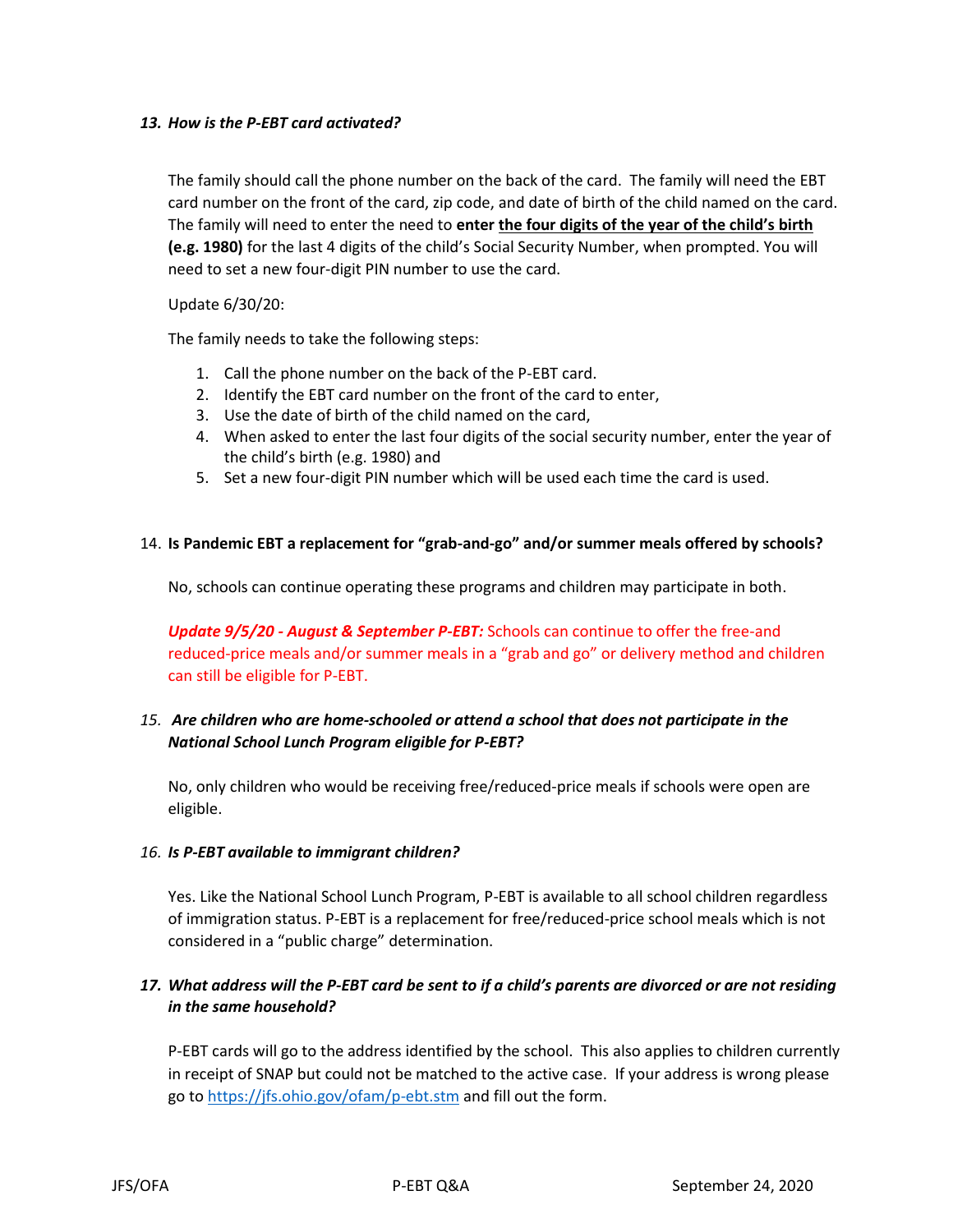# *18. For foster children who are in receipt of free and reduced-price meals, who will the EBT card go to - the foster parent or the public children services agency?*

The card will go to whoever was listed on the data provided by the schools. It could vary for each child. Also, if the child was not matched to a current SNAP case, the card will go to the address on file with the school.

#### Update 6/30/20:

If the PCSA receives the card, it should provide it to the family whom the child is currently residing with.

# *19. If a family has thrown away the P-EBT card realizing what it was or has lost the card, what should they do?*

The family should call Conduent at 1-866-386-3071 to request a replacement if the card is lost, stolen or damaged. It is the same process SNAP customers do to replace the Ohio Direction EBT card. The family will have to provide the following information to request the replacement:

When the family calls, their old card will be locked, and a new card will be mailed to them. If the family finds their lost card, they will not be able to use it once they have reported it lost or stolen. The family will have to wait to receive the replacement card in the mail, which can take 7-10 days.

The family can request a replacement via the IVR with their card number or demographic information if they do not know the card number.

To speak with a live Customer Service Representative to request a P-EBT replacement card when the family does not recall the 16-digit P-EBT card number:

Press Option 4 – To report card lost, stolen or damaged

- Prompt asks to enter your SSN (P-EBT caller MUST enter: 9 digits. 0 + child's DOB)
- Prompt asks to enter your DOB (P-EBT caller MUST enter child's DOB: 2 digits for month\2 digits for day\4 digits for the year)
- When prompted to enter your PIN, Do Nothing
- When prompted to enter your PIN the  $2<sup>nd</sup>$  time, Do Nothing. This will allow the call to be escalated in order to speak with a live Customer Service Representative.

Reminder: there are recorded messages about COVID 19 benefits, that the P-EBT caller MUST listen through, to the very end. At the end of the message, the caller is encouraged to "Please remain on hold while your call is being transferred to a Customer Service Representative"

# *20. What if the wrong address for the child was provided to ODJFS and the family needs to report the correct address?*